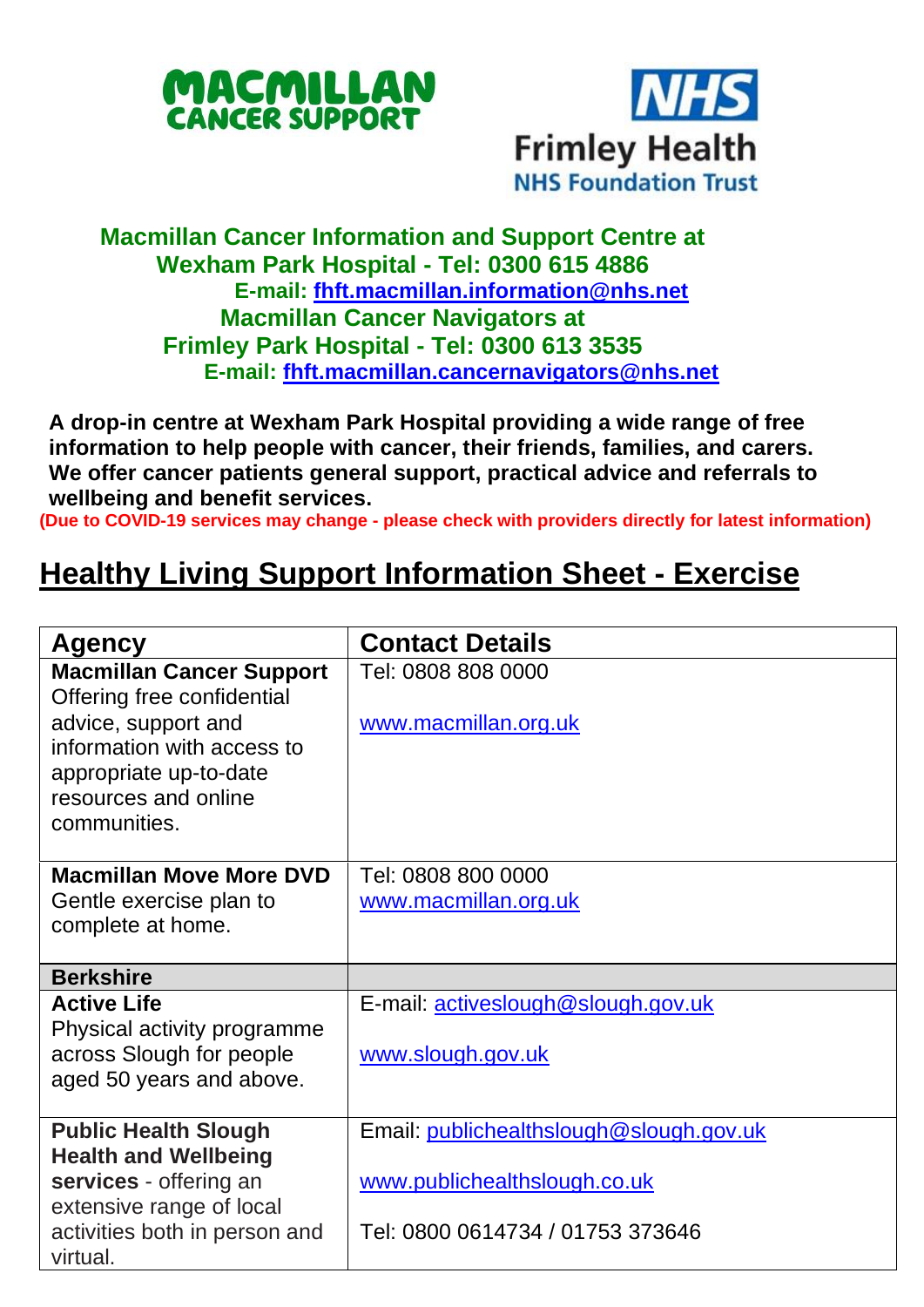| <b>Walking for Health</b><br>Regular free of charge short                                                                                                                                                                    | Tel: 0207 339 8541                                                       |
|------------------------------------------------------------------------------------------------------------------------------------------------------------------------------------------------------------------------------|--------------------------------------------------------------------------|
| walks each week in your<br>local area.                                                                                                                                                                                       | www.walkingforhealth.org.uk                                              |
|                                                                                                                                                                                                                              | For Surrey and Hampshire groups access site with<br>post code.           |
| <b>Slough Healthy Walks</b><br>A volunteer based walking<br>group. Leading free walks<br>around Slough.                                                                                                                      | Tel: 01753 875177<br>or 07525 643271<br>Email: fadumo.olow@slough.gov.uk |
| <b>Active Life</b><br>Physical activity programme                                                                                                                                                                            | Tel: 01753 875784                                                        |
| across Slough for people                                                                                                                                                                                                     | Email: activeslough@slough.gov.uk                                        |
| aged 50 years and above.<br>Get Active hosts a large<br>variety of sport and physical<br>activity sessions. Join the<br><b>Active Slough Facebook</b><br>page. Currently online. 15<br>free 30 minute exercises per<br>week. | www.slough.gov.uk/activeslough                                           |
|                                                                                                                                                                                                                              |                                                                          |
| <b>Friends in Need</b>                                                                                                                                                                                                       | Website: www.bucksmind.org.uk/services/peer-                             |
| A friendly peer support group<br>who help you to manage                                                                                                                                                                      | support-groups/friends-in-need/<br>Facebook Group:                       |
| your depression and anxiety                                                                                                                                                                                                  | https://www.facebook.com/groups/128815250860939/                         |
| by inviting you to try their<br>uplifting, fun and free of                                                                                                                                                                   | Slough:<br>Tel: Charlene Morgan 07950 303832                             |
| charge activities.                                                                                                                                                                                                           | Email: charlene.morgan@bucksmind.org.uk                                  |
| They have a full activity                                                                                                                                                                                                    | Windsor, Ascot and Maidenhead:<br>Tel: Ansa Khan 07496 874882            |
| timetable of virtual and in                                                                                                                                                                                                  | Email: ansa.khan@bucksmind.org.uk                                        |
| person events                                                                                                                                                                                                                | <b>Bracknell:</b><br>Tel: Kara Hale 07914 669 430                        |
|                                                                                                                                                                                                                              | Email: kara.hale@bucksmind.org.uk                                        |
| <b>Cancer Support Network</b>                                                                                                                                                                                                | www.involve.community/cancer                                             |
| A local support group<br>offering virtual exercise<br>programmes including chair<br>yoga and Qigong plus                                                                                                                     | Online enquiry form on website                                           |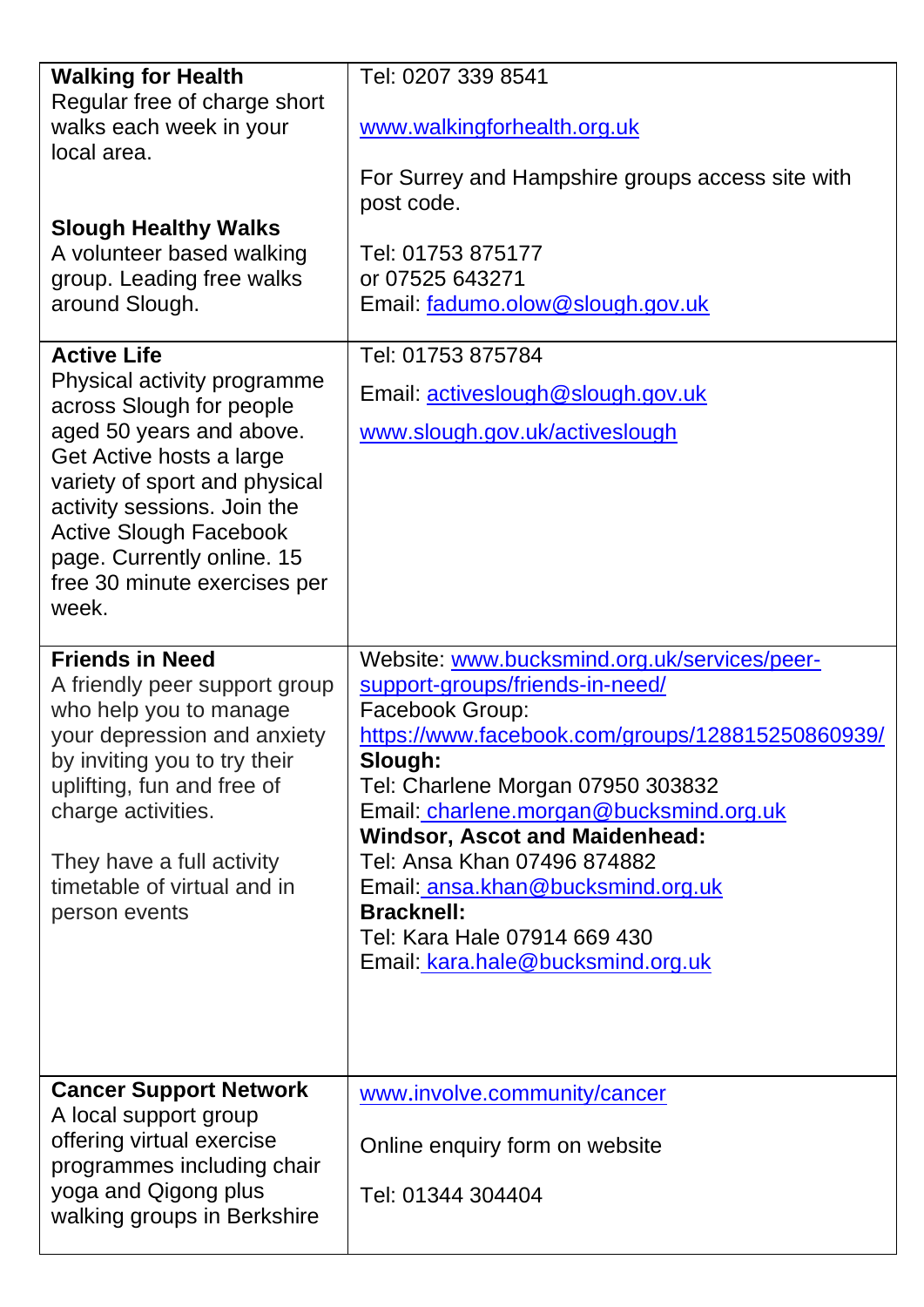| <b>Next Steps Enhancing</b>     | Tel: 0800 086 2846                                  |  |  |
|---------------------------------|-----------------------------------------------------|--|--|
| Recovery. Physio led            |                                                     |  |  |
| classes after a cancer          | Enrol at:                                           |  |  |
| diagnosis. A safe and           | www.pincandsteel.co.uk                              |  |  |
| supportive way to get back      |                                                     |  |  |
| into exercise using Yoga,       | Location: Braywick Leisure Centre,                  |  |  |
| Pilates and Cardio.             | Maidenhead/Windsor                                  |  |  |
| Courses run in 10-week          |                                                     |  |  |
| terms intermittently on         | Classes run by Gemma - 07732 622761                 |  |  |
| Saturday mornings               |                                                     |  |  |
| £15 assessment fee but          |                                                     |  |  |
| classes are free                |                                                     |  |  |
| <b>Pink Ribbon - Breast</b>     | Tel: 07938 588029                                   |  |  |
| <b>Cancer Pilates Rehab.</b>    |                                                     |  |  |
| Guiding safely back to          | Email: sarah@gogigurept.co.uk                       |  |  |
| exercise. Courses run in 8-     |                                                     |  |  |
| week terms intermittently in    | Location: Maidenhead, SL6 7QU                       |  |  |
| the evening. Specifically, for  |                                                     |  |  |
| breast cancer patients.         |                                                     |  |  |
| <b>Free Service</b>             |                                                     |  |  |
| <b>Forever Fitness</b>          | Tel: 07796 178544                                   |  |  |
| Virtual studio & personal       |                                                     |  |  |
| training - specialist in        | Email: sharonhatherley@yahoo.co.uk                  |  |  |
| exercise with health            |                                                     |  |  |
| conditions, including cancer    | www.foreverfitnessberkshire.com                     |  |  |
| (chargeable service)            |                                                     |  |  |
|                                 |                                                     |  |  |
| <b>Surrey</b>                   |                                                     |  |  |
| <b>5K Your Way Frimley</b>      | www.5kyourway.org                                   |  |  |
| A community-based initiative    |                                                     |  |  |
| to encourage those living       | There is a local group which meets at Frimley Lodge |  |  |
| with and beyond cancer,         | Park, Frimley Green.                                |  |  |
| families, friends and those     |                                                     |  |  |
| working in cancer services to   |                                                     |  |  |
| walk, jog, run, cheer or        |                                                     |  |  |
| volunteer at a local 5k Your    |                                                     |  |  |
| Way parkrun event on the        |                                                     |  |  |
| last Saturday of every          |                                                     |  |  |
| month.                          |                                                     |  |  |
|                                 |                                                     |  |  |
| <b>Rushmoor Health Living -</b> | Tel: 01252 957430                                   |  |  |
| Focus on Farnborough,           | Email: admin@rhl.org.uk or classes@rhl.org.uk for   |  |  |
| Aldershot and South             | class information                                   |  |  |
| Reading working to improve      |                                                     |  |  |
| quality of life for             | rushmoorhealthyliving.org.uk                        |  |  |
| disadvantaged by removing       |                                                     |  |  |
| barriers.                       |                                                     |  |  |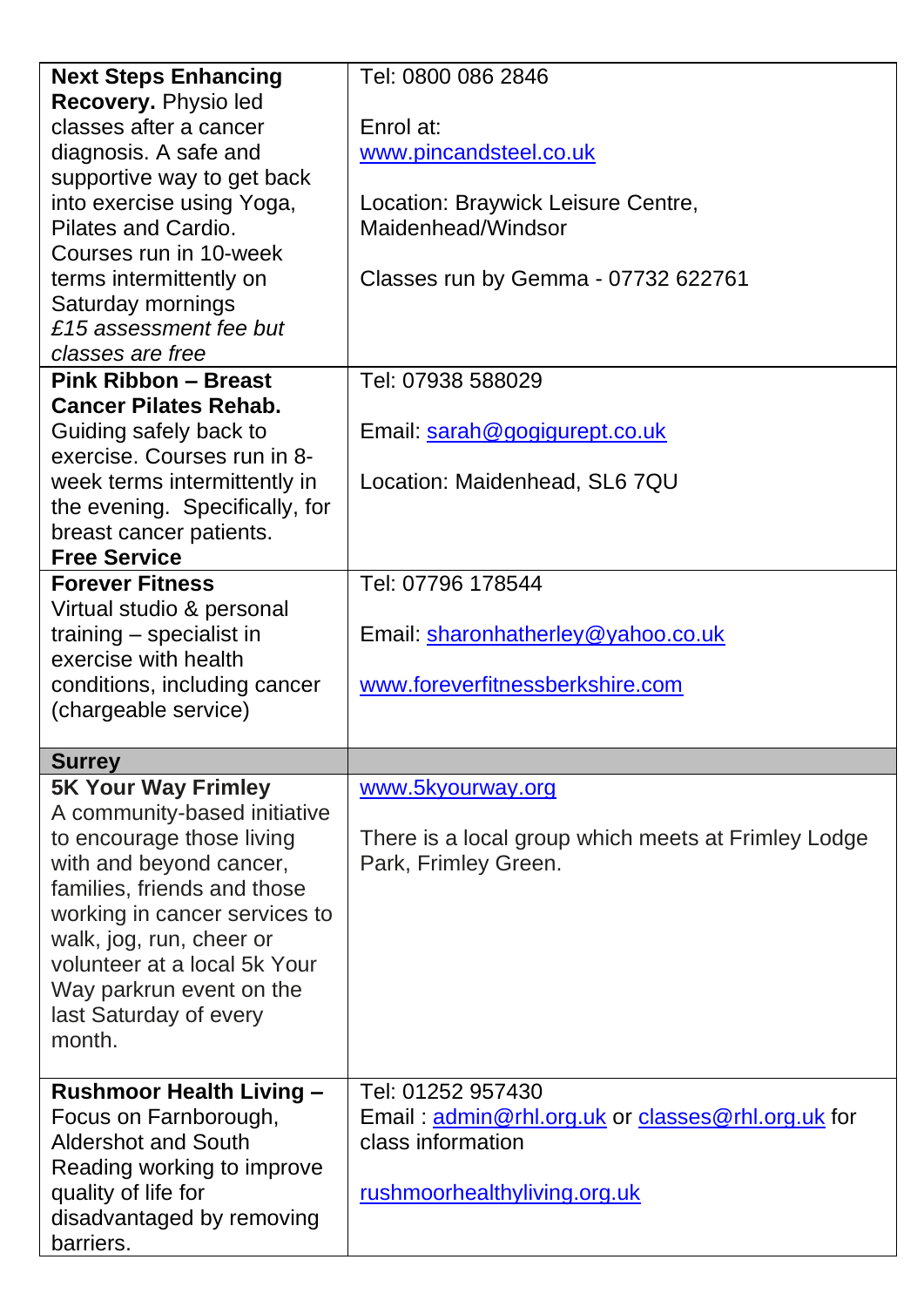| <b>Surrey Heath Sports</b>                                     | Email: Craig.Alford@surreyheath.gov.uk                                                        |  |  |  |
|----------------------------------------------------------------|-----------------------------------------------------------------------------------------------|--|--|--|
| <b>Council Grants</b> – up to                                  |                                                                                               |  |  |  |
| £250 to help you continue                                      | Tel: 01276 707422                                                                             |  |  |  |
| exercising.                                                    |                                                                                               |  |  |  |
|                                                                | www.surreyheath.gov.uk/residents/sport-leisure-                                               |  |  |  |
| <b>Football Walking (Pilot) -</b>                              | parks/sports-development/sports-funding                                                       |  |  |  |
| for people who are living with                                 | www.royalsurrey.nhs.uk/walking-football<br>Surrey Sports Park, Guildford. Fridays 11am - 12pm |  |  |  |
| and beyond cancer of any                                       | (Mixed) & 12pm - 1pm (Female only session).                                                   |  |  |  |
| age who wants to start                                         | Tel: 07740 724 832 Rob Bryant, Football                                                       |  |  |  |
| exercising in a fun, friendly                                  | Development Officer, Surrey FA.                                                               |  |  |  |
| group led by a Surrey FA                                       | To register: Royal Surrey Walking Football                                                    |  |  |  |
| Walking Football coach.                                        | <b>Registration</b>                                                                           |  |  |  |
|                                                                |                                                                                               |  |  |  |
| <b>The Fountain Centre</b>                                     | Tel: 01483 406618                                                                             |  |  |  |
| <b>Guildford</b>                                               |                                                                                               |  |  |  |
| Empowering and supporting                                      | Email: rsc-tr.fountaincentre@nhs.net                                                          |  |  |  |
| cancer patients.                                               |                                                                                               |  |  |  |
| Now offering a mixture of                                      | Website: www.fountaincentre.org                                                               |  |  |  |
| virtual and live yoga                                          |                                                                                               |  |  |  |
| sessions.                                                      |                                                                                               |  |  |  |
| <b>Active Surrey - activity</b><br>finder in surrey to support | www.activesurrey.com/Health                                                                   |  |  |  |
| road back to exercise.                                         |                                                                                               |  |  |  |
|                                                                |                                                                                               |  |  |  |
| <b>ToCTogether</b>                                             | Tel: 07909 650336                                                                             |  |  |  |
| A monthly support group for                                    |                                                                                               |  |  |  |
| people affected by cancer in                                   | Email: info@thrivefit.uk                                                                      |  |  |  |
| the Guildford area. Now                                        |                                                                                               |  |  |  |
| offering virtual workshops                                     | www.thrivefit.co.uk                                                                           |  |  |  |
| and classes via zoom.                                          |                                                                                               |  |  |  |
| <b>Camberley Leisure Centre-</b>                               | www.placesleisure.org/centres/the-triangle/centre-                                            |  |  |  |
| <b>Cancer exercise</b>                                         | activities/gym/health-and-wellbeing                                                           |  |  |  |
| programme open to people                                       |                                                                                               |  |  |  |
| either undergoing treatment<br>or in recovery. It is a 12-     |                                                                                               |  |  |  |
| week course that focuses on                                    |                                                                                               |  |  |  |
| gradually re-building physical                                 |                                                                                               |  |  |  |
| activity, strength, stamina                                    |                                                                                               |  |  |  |
| and confidence.                                                |                                                                                               |  |  |  |
| <b>Buckinghamshire &amp;</b>                                   |                                                                                               |  |  |  |
| <b>Middlesex</b>                                               |                                                                                               |  |  |  |
| <b>Bucks Mind Virtual Yoga</b>                                 |                                                                                               |  |  |  |
|                                                                | Tel: 07771 505185 Dave                                                                        |  |  |  |
| Tuesday's 10.15-11.15am                                        |                                                                                               |  |  |  |
| Thursday's 12-1pm                                              |                                                                                               |  |  |  |
| Telephone for an email link                                    |                                                                                               |  |  |  |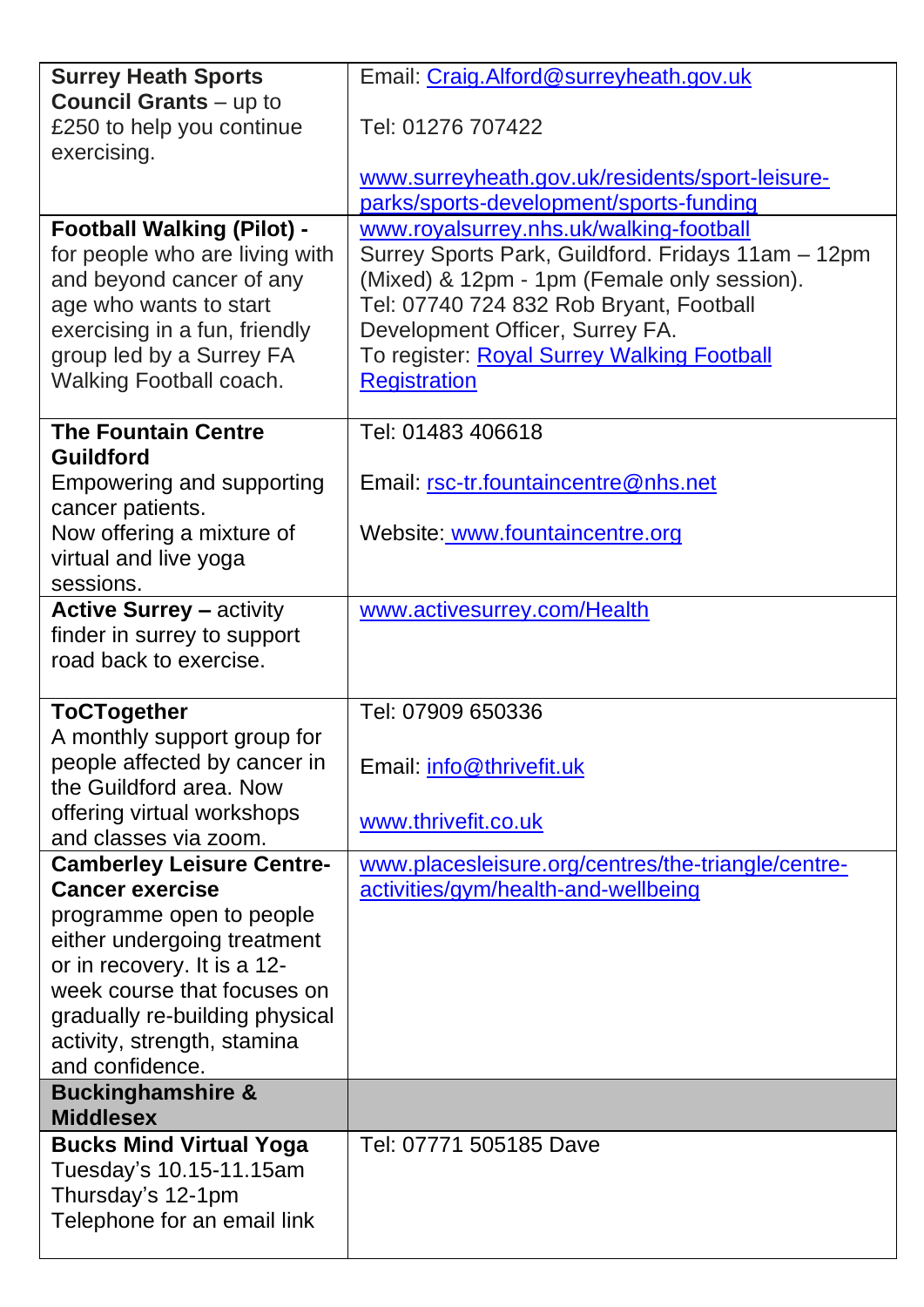| <b>Friends in Need (available</b> | Website: www.bucksmind.org.uk/services/peer-      |  |  |
|-----------------------------------|---------------------------------------------------|--|--|
| also in Berkshire)                | support-groups/friends-in-need/                   |  |  |
| A friendly peer support group     | Facebook Group:                                   |  |  |
| who help you to manage            | https://www.facebook.com/groups/128815250860939/  |  |  |
| your depression and anxiety       |                                                   |  |  |
| by inviting you to try their      | <b>Buckinghamshire:</b>                           |  |  |
| uplifting, fun and free of        | Tel: Debbie Workman 07508 350 545                 |  |  |
| charge activities.                | Sufia Rahman 079146 694 38<br>Tel: I              |  |  |
|                                   | Email: sufia.rahman@bucksmind.org.uk              |  |  |
| They have a full activity         |                                                   |  |  |
| timetable of virtual and in       |                                                   |  |  |
| person events                     |                                                   |  |  |
| <b>Simply Walk</b>                | Tel: 01494 475367                                 |  |  |
| <b>Buckinghamshire</b>            |                                                   |  |  |
| The County Council have a         | Email: simplywalks@buckscc.gov.uk                 |  |  |
| scheme which arranges for         |                                                   |  |  |
| walk for all abilities led by     | www.buckscc.gov.uk and search simply walk         |  |  |
| trained volunteers. Booking       |                                                   |  |  |
| required.                         |                                                   |  |  |
|                                   |                                                   |  |  |
| <b>Wheelpower Stoke</b>           | Tel: 01296 395995                                 |  |  |
| <b>Mandeville</b>                 |                                                   |  |  |
| A site dedicated to providing     | Email: info@wheelpower.org.uk                     |  |  |
| opportunities for disabled        |                                                   |  |  |
| people to live healthy active     |                                                   |  |  |
| lives.                            | www.wheelpower.org.uk                             |  |  |
| The Lynda Jackson                 | Tel: 020 3826 2555                                |  |  |
| <b>Macmillan Centre</b>           |                                                   |  |  |
| <b>Northwood</b>                  | www.ljmc.org                                      |  |  |
| Providing Youtube videos in       |                                                   |  |  |
| Qi Gong is a simple flowing       |                                                   |  |  |
| form of exercise similar to       |                                                   |  |  |
| Tai Chi.                          |                                                   |  |  |
|                                   |                                                   |  |  |
| <b>National</b>                   |                                                   |  |  |
|                                   | One You Couch to 5K                               |  |  |
| ONE YOU                           |                                                   |  |  |
| COUCH                             | A free App designed to get you off the couch and  |  |  |
|                                   | running 5K                                        |  |  |
| <b>TO5</b>                        | in 9 weeks.                                       |  |  |
|                                   | Download from iTunes or Google Play.              |  |  |
|                                   |                                                   |  |  |
|                                   | Active 10 quickly and simply shows you how many   |  |  |
| <b>ACTIVE</b>                     | brisk 10 minute walks you're doing and how to fit |  |  |
|                                   | more into your day.                               |  |  |
|                                   |                                                   |  |  |
|                                   |                                                   |  |  |
|                                   |                                                   |  |  |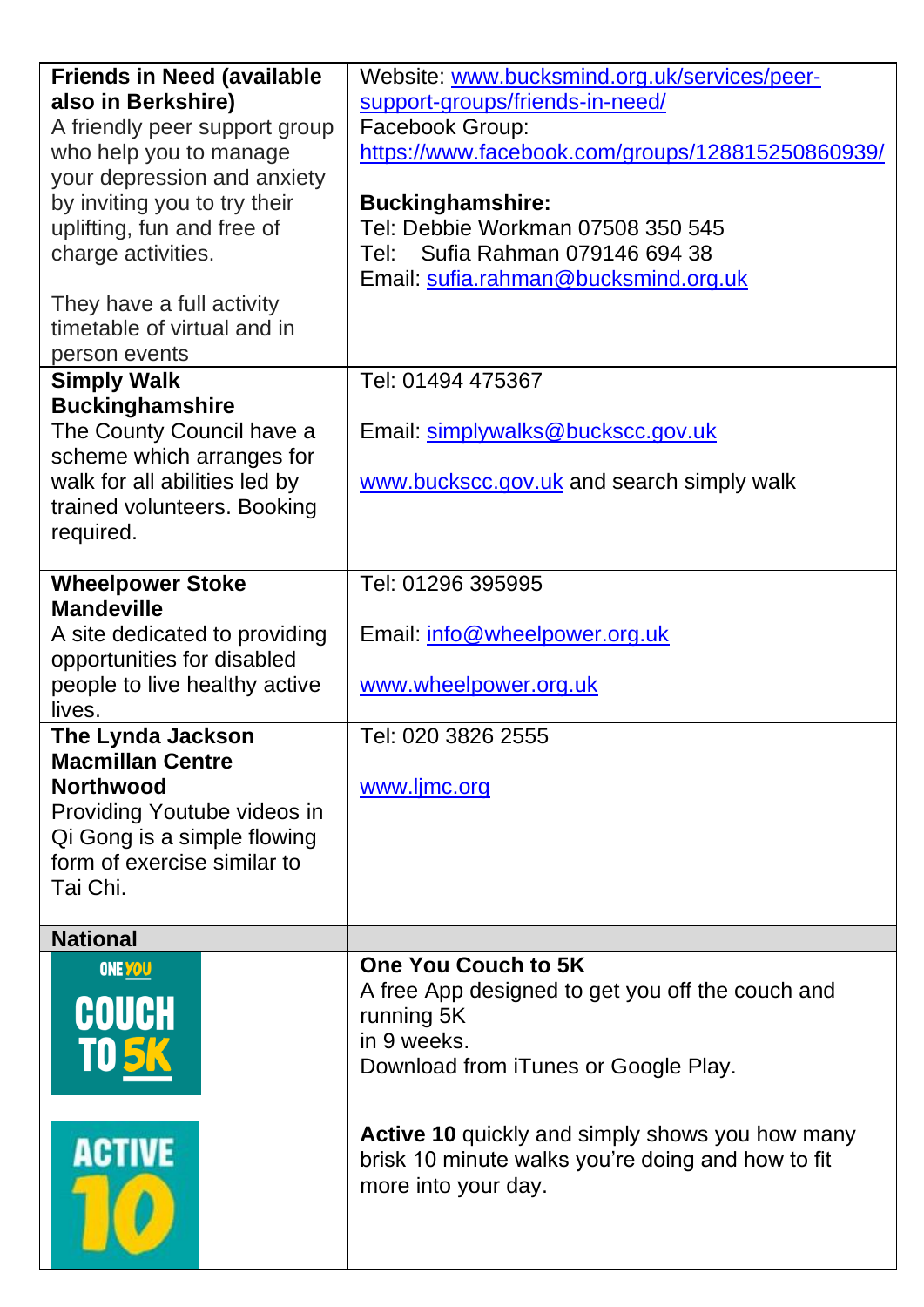| <b>NHS Fitness Studio</b>                                                                                                                                                                                                                     | www.nhs.uk/conditions/nhs-fitness-studio/                                                                                                                                       |  |  |
|-----------------------------------------------------------------------------------------------------------------------------------------------------------------------------------------------------------------------------------------------|---------------------------------------------------------------------------------------------------------------------------------------------------------------------------------|--|--|
| <b>Royal Marsden</b>                                                                                                                                                                                                                          | https://www.royalmarsden.nhs.uk/your-care/living-<br>and-beyond-cancer/exercise-home                                                                                            |  |  |
| <b>Sport England</b>                                                                                                                                                                                                                          | https://www.sportengland.org/jointhemovement                                                                                                                                    |  |  |
| <b>NHS Apps</b>                                                                                                                                                                                                                               | www.nhs.uk/apps-library/                                                                                                                                                        |  |  |
| <b>Look Good Feel Better</b><br>Specifically for cancer<br>patients: offering a number<br>of virtual gentle exercise                                                                                                                          | Tel: 07545 551531<br>01372 747500/502 - voicemail only<br>Email: info@lgfb.co.uk or via form on website                                                                         |  |  |
| classes including chair yoga,<br>pilates, thai chi and Qigong.                                                                                                                                                                                | www.lookgoodfeelbetter.co.uk                                                                                                                                                    |  |  |
| <b>Safe Fit</b>                                                                                                                                                                                                                               | Email: safefittrial@uhs.nhs.uk                                                                                                                                                  |  |  |
| SafeFit is a free remote<br>service for anyone in the UK.<br>Cancer exercise specialists<br>offer you advice, support and<br>resources to maintain and<br>improve physical and mental<br>well-being. Self-referral to be<br>completed online. | www.safefit.nhs.uk                                                                                                                                                              |  |  |
| <b>Trekstock - Supporting</b><br>young adults in their 20's<br>and 30's living with, through<br>and beyond cancer<br>treatment. Currently<br>providing an online Pilates<br>exercise programme and<br>exercise videos                         | Telephone: 0207 388 1200<br>www.trekstock.com/exercise-videos                                                                                                                   |  |  |
| <b>Caring for Cancer Yoga</b><br>Online yoga classes for<br>cancer patients & carers at<br>any stage of cancer pathway<br>(class fees maybe waived to<br>those in financial difficulty)                                                       | To book, please email:<br>info@theyogaforlifeproject.co.uk<br>www.theyogaforlifeproject.co.uk                                                                                   |  |  |
| <b>Asian Women's Cancer</b><br>Group<br>Now offering mixture of live<br>virtual session via zoom.<br>Yoga Tues pm and Social<br>Thus pm                                                                                                       | Tel: 07968 386798 - Chairperson<br>07503 626712 - Secretary<br>07594 612448 - Health & Well Being<br>Email: info@asianwomencancergroup.co.uk<br>www.asianwomencancergroup.co.uk |  |  |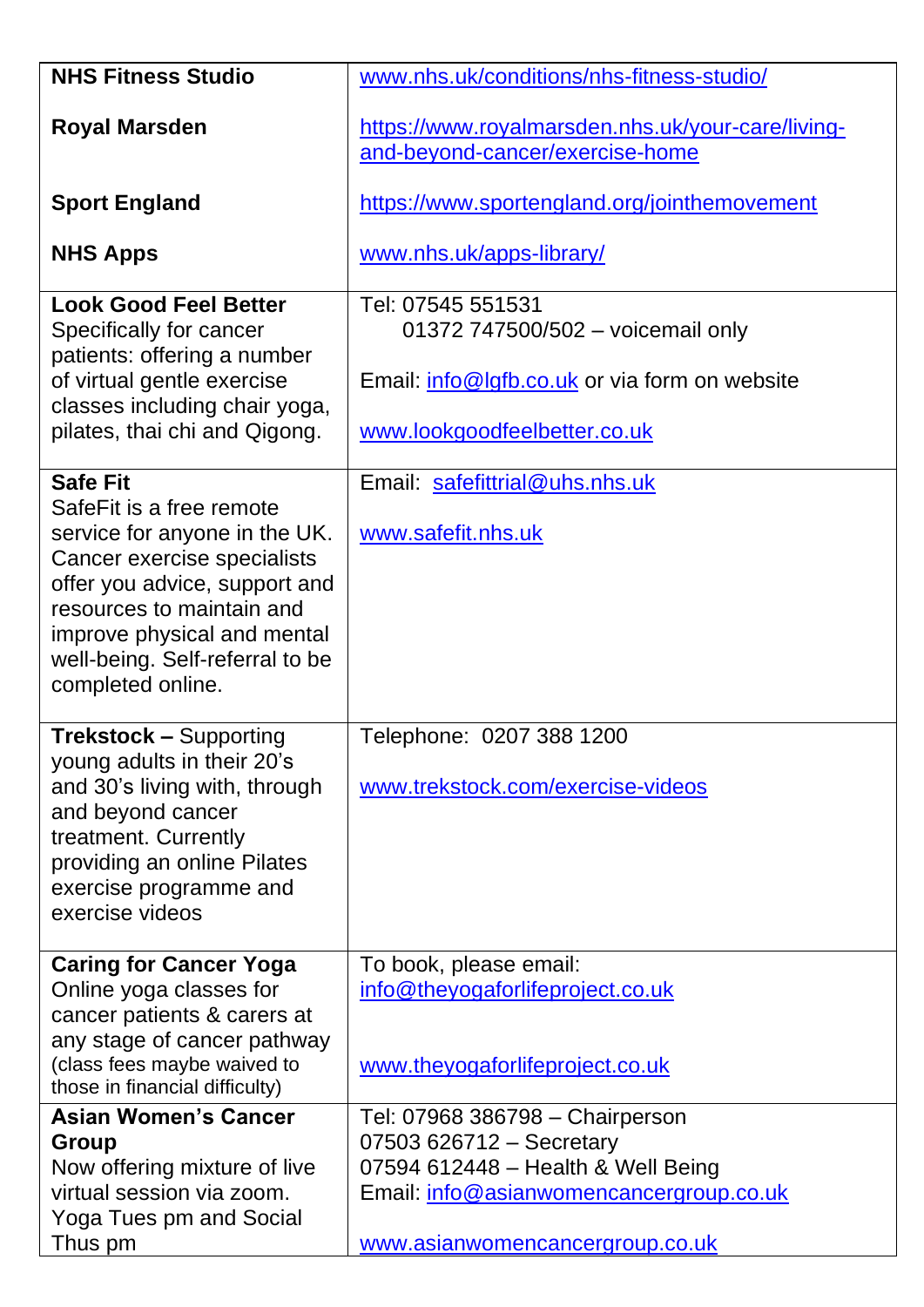| <b>Move Against Cancer</b>      | Email onlinesupport@movecharity.org |
|---------------------------------|-------------------------------------|
| Providing an online support     |                                     |
| programme and exercise          | www.movecharity.org                 |
| videos to patients living with  |                                     |
| & beyond cancer - age 13-       |                                     |
| 30yrs.Referral required for     |                                     |
| those in treatment.             |                                     |
| <b>The Ramblers Association</b> | Tel: 0207 339 8500                  |
| Search for routes and find      |                                     |
| your local ramblers             | www.ramblers.org.uk                 |
| group. Annual subscription      |                                     |
| required.                       |                                     |
|                                 |                                     |
| <b>Walking in England</b>       | Website contact only                |
| Walks to download and print.    |                                     |
| Access to walking clubs and     | www.walkinginberks.co.uk            |
| maps.                           |                                     |
|                                 | www.walkinginengland.co.uk/surrey   |
|                                 | www.walkinginengland.co.uk/hants    |
|                                 |                                     |
| <b>S.M.I.L.E</b>                | Tel: 07876 586445                   |
| So Much Improvement with a      |                                     |
| Little Exercise within a highly | Email: wmsmile.charity@outlook.com  |
| sociable environment to the     |                                     |
| 50+ (membership fee             | www.smilecharity.co.uk              |
| applies)                        |                                     |
|                                 |                                     |
| <b>Disability Sport</b>         | Tel: 01509 227750                   |
| Signposting to participation    |                                     |
| programmes for disabled         | www.efds.co.uk                      |
| people.                         |                                     |
|                                 |                                     |